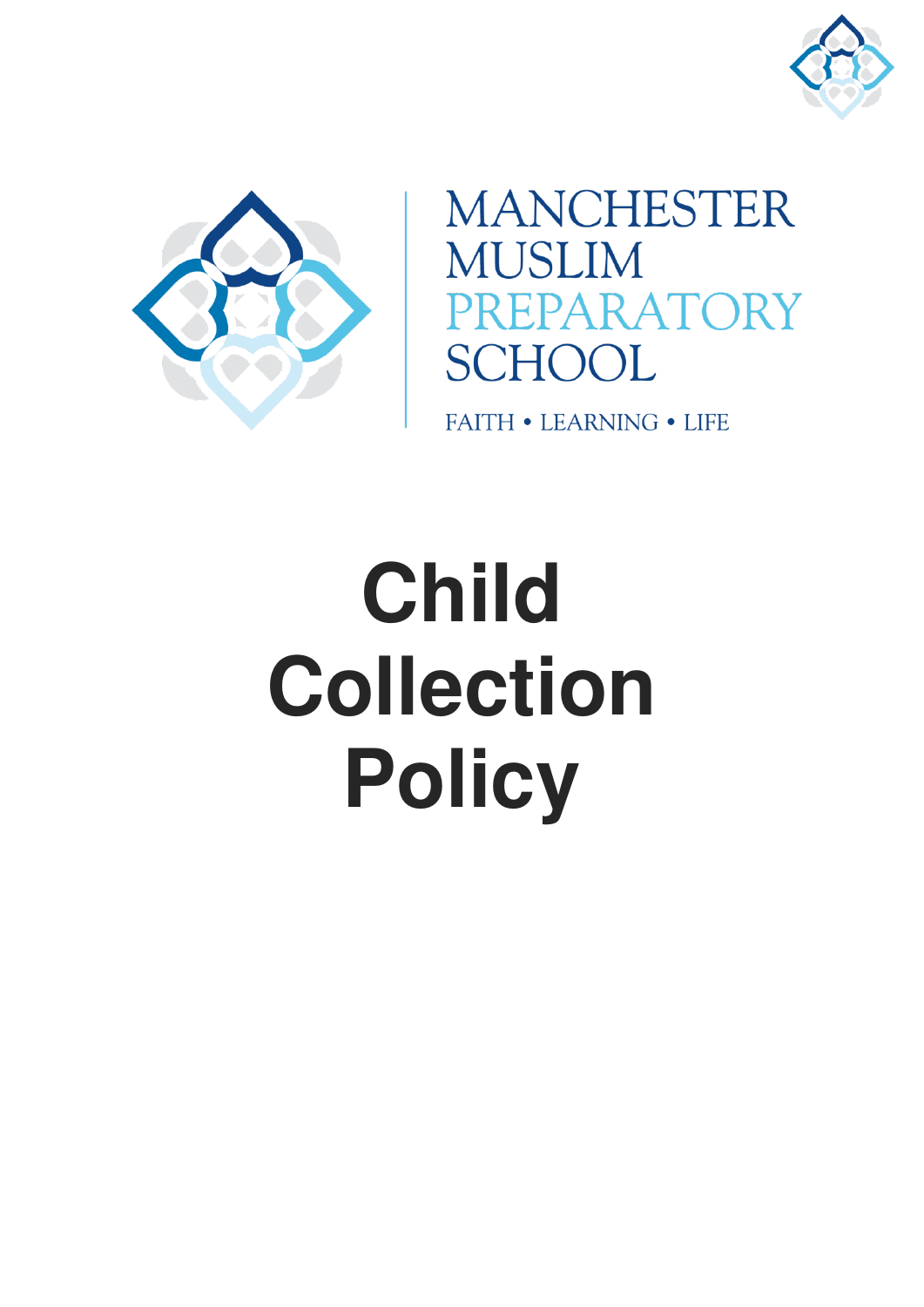# **Document Control**

| This policy has been approved for<br>operation within | Manchester Muslim Preparatory School |
|-------------------------------------------------------|--------------------------------------|
| Date of last review                                   | <b>July 2021</b>                     |
| Date of next review                                   | August 2022                          |
| <b>Review period</b>                                  | Yearly                               |
| Owner                                                 | <b>MMPS</b>                          |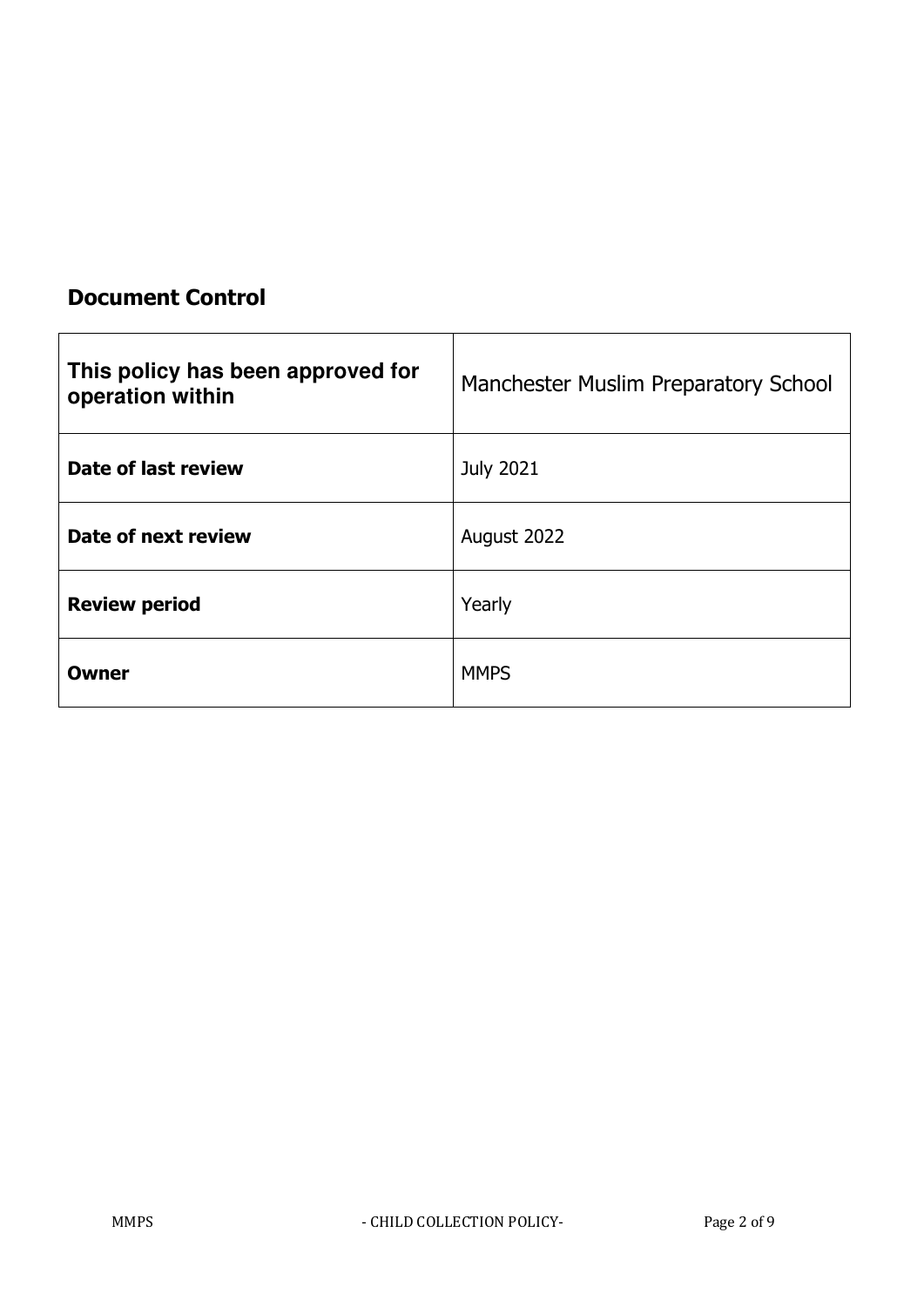# **Child Collection Policy**

Your child's well-being is of great importance to the staff at the school, therefore procedures for collecting children are followed to ensure your child's safety. No child will be released from our care if staff is not informed of the person collecting the child.

#### **Safe Collection**

School finishes at **3.15 pm** for EYFS (Nursery & Reception) School finishes at **3.30 pm** for KS1 and KS2 (Year 1 to Year 6)

Children in Nursery class wait inside their classroom and Reception children in the Reception playground and are handed over individually to their authorised adult. All pupils from Year 1 to Year 6 line up in the designated area with their class teacher and must be collected by the authorised adult from the class line.

Once a child has been handed over to the responsible adult, they are no longer the responsibility of the school. We ask parents/carers/carers to remain vigilant after collecting their child to ensure they leave the school premises safely.

As part of our safeguarding procedures, a child can only go home with the usual person who collects the child. No child will be sent home with another person without the school receiving at least verbal permission from a person with parental responsibility. If someone different is collecting, the class teacher or admin office *must be informed beforehand*. We will not send a child home with someone else, even if that person is known to the staff member/school *or s/he knows the correct password,* unless this has been communicated to the class teacher first. The class teacher will be responsible for ensuring that they share this information if someone else will be sending the child home.

If someone different is collecting a child, and the teacher does not already know this person, staff will ask for a password as a way of being able to identify them. This information is collected as part of the admissions process and/or as part of the yearly annual data update/collection process. If a parent contacts the school admin team during the day to inform that someone else is picking up the child, the member of staff who takes the message is responsible for ensuring that a password has been recorded (BROMCOM) or requesting a password where one does not appear.

If a message is given to a member of the admin team during the school day, it may not be possible for the message to be given to the class teacher before it is time to go home. In these circumstances, class teachers will bring the child and the person collecting them to the school office (once all the other children have been dismissed) for clarification of this before sending the child home.

#### **Collection from School during School Hours**

Parents/carers should ensure that routine appointments, e.g. to see the dentist or doctor, are made during the school holidays or after school. If your child needs to attend appointments during the school day, evidence of the appointment/s should be provided to the school office prior to the appointment day, wherever possible, so that this can be recorded. If class teachers are shown evidence of an appointment, they will either make a note on BROMCOM or email admin who will add the information on their behalf. When coming to collect your child to attend an appointment, parents/carers/carers who have not provided evidence beforehand will be asked for evidence to validate the reason for the child to be collected from school during the day. Evidence could include a hospital letter, an appointment card or a text confirmation/reminder.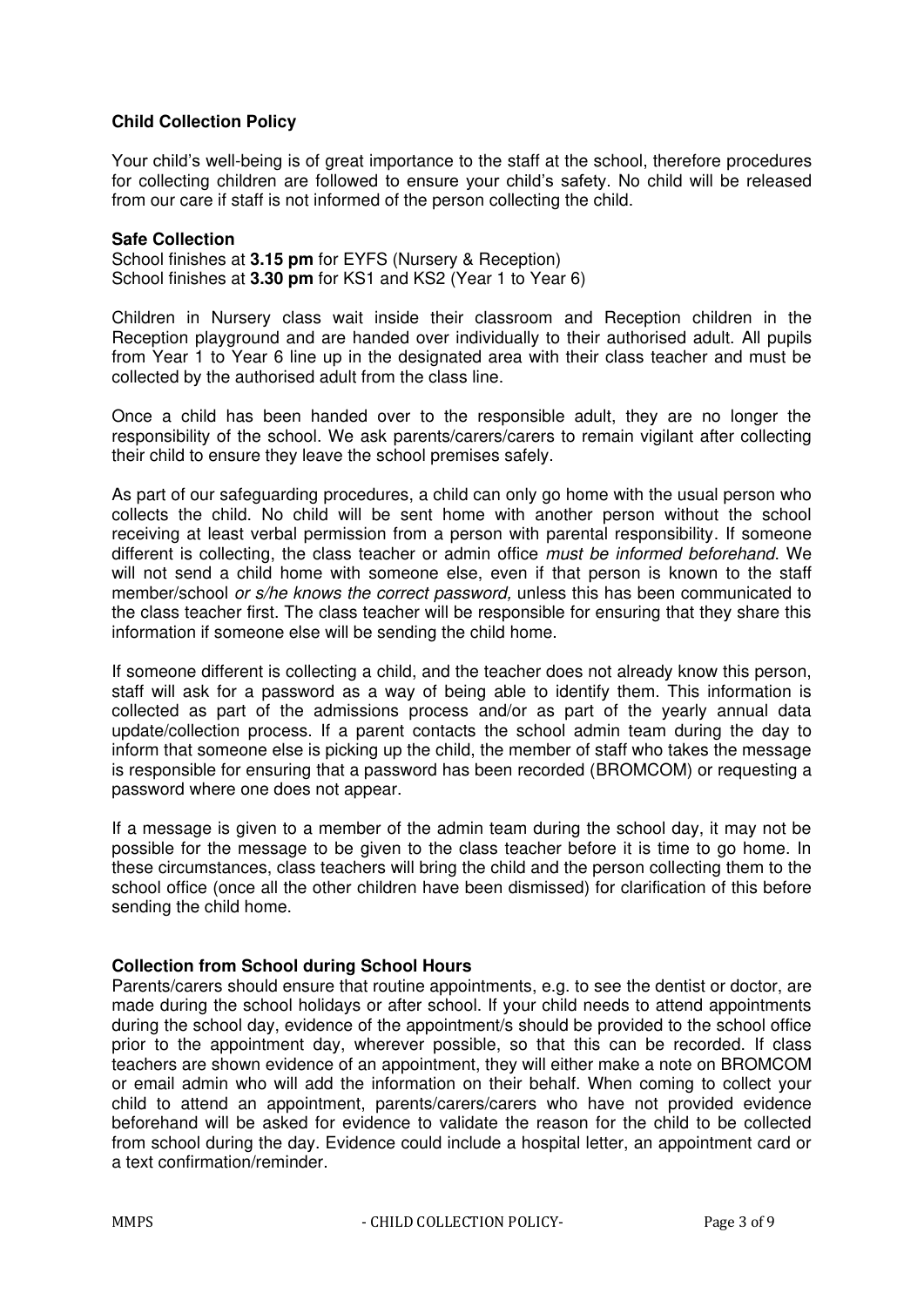# **Admission information**

When your child starts at the school, you will be asked to fill in some information about your child. We will ask for details about the person/people who will be collecting your child. This information can then be used to identify the designated person(s).

You will be asked to complete a password form. It is important that this form is given to the school and that only the people you wish to collect your child know the password.

# **Suitable person / Identification of Individuals**

It is the policy of the school that no person under the age of 16 years can collect a child from the school during the day.

Infant children (those in Nursery, Reception, Y1 and Y2) may **NOT** be collected by other brothers or sisters in school. They should be collected by an authorised adult.

#### **Other safety issues**

Parents/carers are responsible for ensuring that their children do not access or use any areas of the school site that are prohibited. This includes playing on any outdoor playground equipment such as climbing frames and other equipment in the nursery play area. This equipment is only permitted to be used by pupils of the correct age during the school day and under appropriate supervision.

For all children's safety no football should be played on the playgrounds after school and children are not permitted to use bikes, skates or scooters etc. on the school site.

#### **Extra**‐**Curricular Clubs Arrangements**

Please note that **ALL** children will need to be collected promptly by an authorised adult if they are staying late at school for after school clubs.

#### . **Communication**

As always, good communication between home and school is vital so please let us know ASAP if there are any changes to your normal drop off and collection routines.

# **When Children are not collected**

Sometimes, in exceptional circumstances, a child may not be collected on time. We request that you contact school as soon a possibly to notify us that you may be late. If we receive no such message, the following procedure would be followed:

- 1. The child will remain with their class teacher/TA until their adult arrives.
- 2. If their adult is late (after 3.45pm), they will return into the building with their teacher and wait near the office while the staff try to contact parents/carers/carers.
- 3. Messages are checked to see if there are any changes to the end of day arrangements
	- i. Parents/carers/carers are contacted at home or work
	- ii. If this is unsuccessful other authorised adults are contacted
	- iii. In the meantime the child will wait at the main office entrance under adult supervision

#### **Where NO authorised adult can be contacted.**

- After 30 minutes the child(ren) will be supervised by someone of the admin team.
- If the child(ren) has/have not been collected after one hour,  $(4.15pm / 4:30pm)$  and no contact has been made or arrangements agreed we will follow our Child Protection Procedures and contact the Local Safeguarding Team.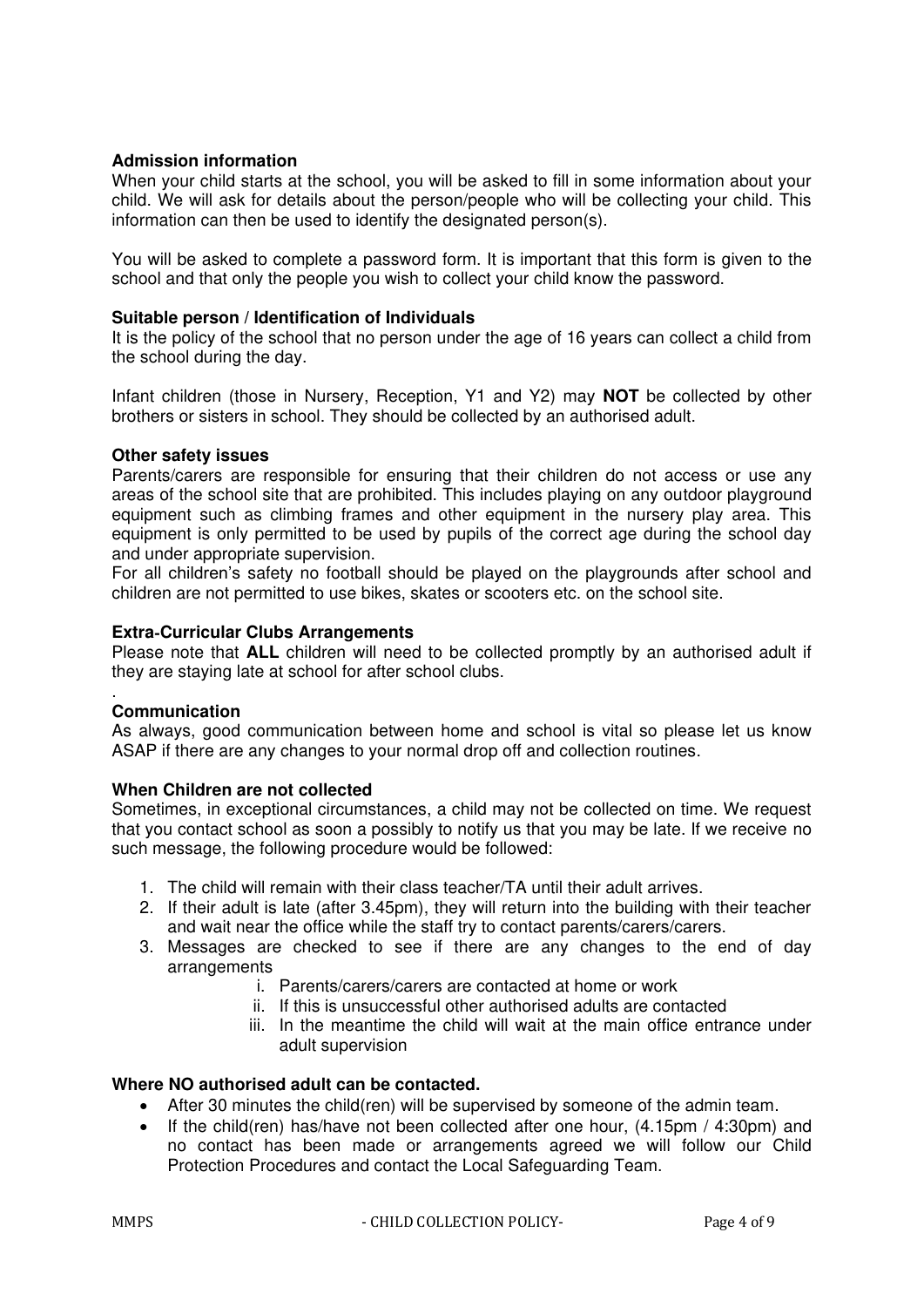- The Safeguarding Team will aim to locate the parent/carer or relative. If they are unable to do so, the child may be placed into the care of the Local Authority.
- The school will deliver a letter to the child/children's home informing the parent/carer of the actions that have been taken to safeguard their child.
- A full report of the incident will be written and placed in the child's school file.

# **Following a Late Collection**

- All late collected children will be recorded in the school late registers by admin staff.
- Where a child has 3 recorded late collections in one half term a letter will be sent home to the parents/carers.
- Where children are collected more than 15 minutes late from a school‐run afterschool club (e.g. Quran) on 2 occasions they will automatically lose their place at that club.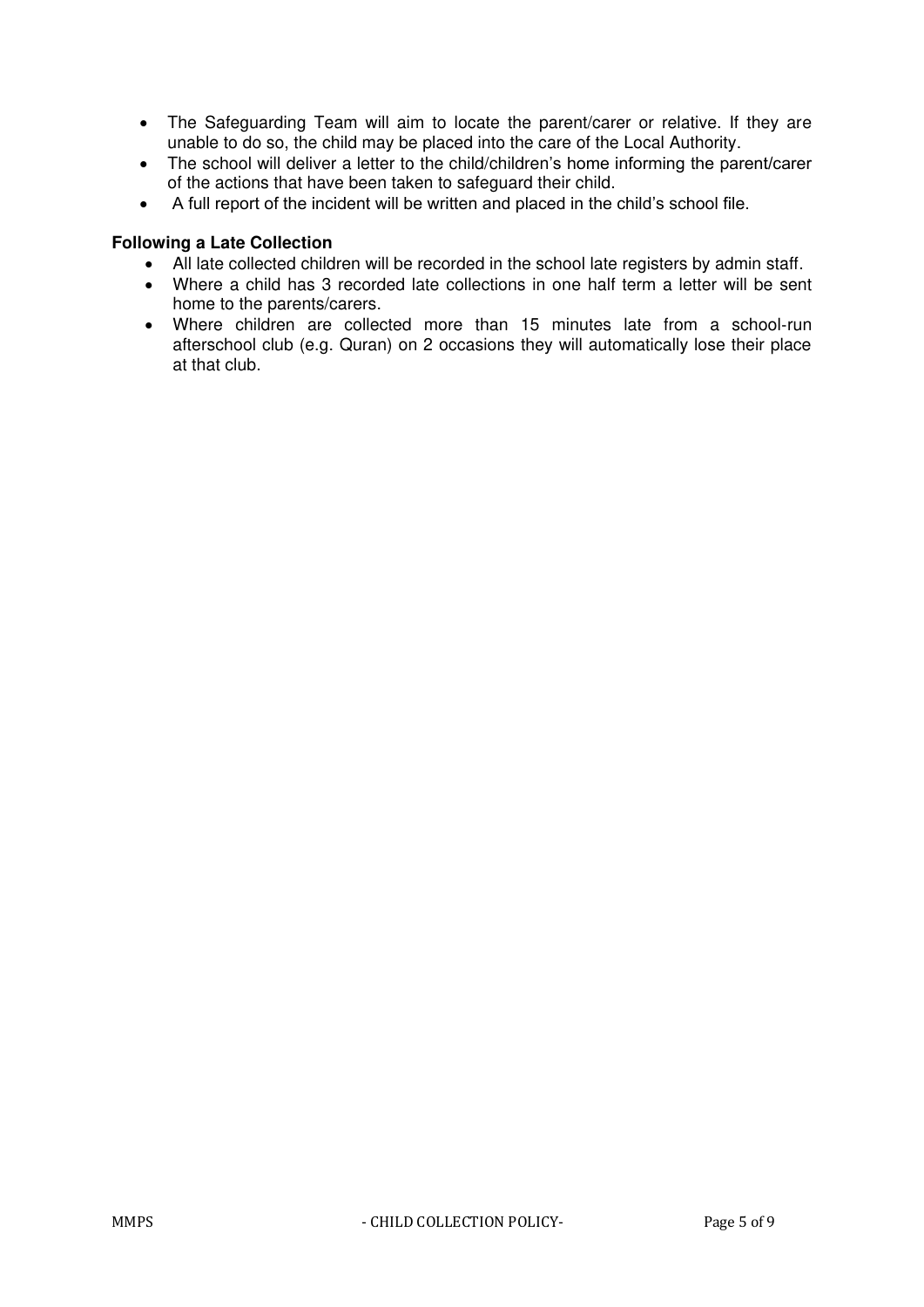



# **DROP OFF & COLLECTION**

# **Dropping off Children in the morning**

#### **MMPS Breakfast Club**

Parents whose child/children attend the breakfast club, can get access to school from 7:45am. They must ring the buzzer at the main gate\*\*, accompany their child/children to the breakfast club and hand them over to the member of staff on duty. Parents must ring the buzzer at the main gate again\*\* when leaving; office staff will open the gate.

**\*\*Security:** Parents \***must close the main gate at all times,** i.e. after entering and after exiting.

#### **Children who do not attend breakfast / morning clubs**

The caretaker will open the gates (main – and side gate near nursery) at 8:40 am and parents/carers can drop off their children in line with timings and access gates set out in the table below:

| <b>Classes</b>                                       | Drop-Off        | <b>Access Gate</b>                      | <b>Buiding Entrance</b><br><b>Route to classroom</b>                                | <b>Collection</b><br><b>Time</b><br><b>Access</b><br>Gate |
|------------------------------------------------------|-----------------|-----------------------------------------|-------------------------------------------------------------------------------------|-----------------------------------------------------------|
| <b>Nursery</b>                                       | $8:50 - 9:00am$ | Side Gate near<br>Nursery               | Nursery ramp<br>Straight into Nursery classroom                                     | 3:15 <sub>pm</sub><br>Side Gate                           |
| Reception                                            | $8:50 - 9:00am$ | <b>Main Gate from</b><br>staff car park | Reception playground gate<br>Through playground stright into<br>Reception classroom | $3:15$ pm<br>Main Gate                                    |
| KS <sub>1</sub><br>(Y1 & 8Y2)                        | $8:40 - 8:50am$ | Side Gate near<br>Nursery               | Back door<br>Straight to classroom                                                  | 3:30 <sub>pm</sub><br>Side Gate                           |
| KS <sub>2</sub><br>(Y3, Y4, Y5<br>& Y <sub>6</sub> ) | $8:40 - 8:50am$ | <b>Main Gate from</b><br>staff car park | Enter via dining room<br>Up main staircase straight to<br>classroom                 | 3:30 <sub>pm</sub><br>Main Gate                           |

Children will go straight to their classrooms.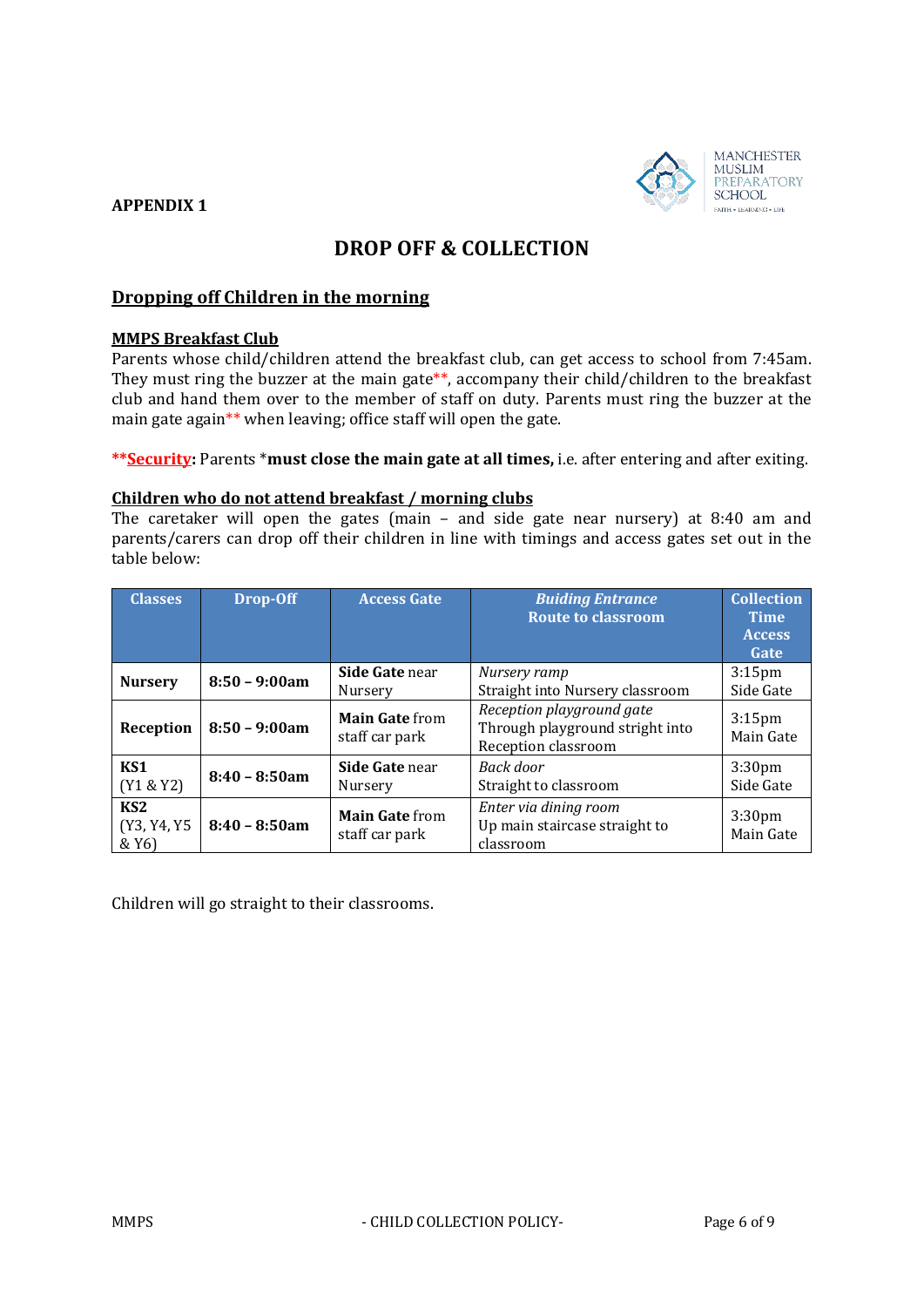# **Children who arrive late**

# KS1 and KS2 (Year 1 to Year 6)

**Access** *doors* **to the building will be shut at 8:50 am for pupils from KS1 and KS2**. Pupils arriving after 8:50am will be directed to enter the building via the main front door by staff on duty where admin will record their name in the 'Late Register'.

#### EYFS (Nursery & Reception)

**Both access** *gates* **to the playground will be shut at 9:00 am**.

#### All Pupils

**Pupils arriving after 9:00 am must be accompanied by an adult to the main gate (via staff car park) where parents need to ring the buzzer and wait for admin staff to open the gate.** We ask parents/carers who arrive late to accompany their children to the main front door where they can be handed over to a member of the admin team. Children will be registered in the school's 'Late Register' and then go to their classroom.

We ask parents/carers to accompany their children into the foyer only and not into the main school building.

**Security / Health & Safety:** Parents are not permitted to park in the staff car park.

# **Collecting Children after school**

School finishes at **3:15 pm for Nursery and Reception** and at **3:30pm for Year 1 to Year 6**.

Nursery and Reception children who have older siblings can be collected with their older siblings at 3:30pm.

**Nursery Children** wait inside their classroom and are handed over individually to their authorised adult.

**Reception Children** wait in the Reception playground are handed over individually to their authorised adult.

**Year 1** line up along the Nursery sidewall.

**Year 2** line up in in the Nursery sheltered area.

**Year 3 – Year 6:** Will line up in their designated area in the main playground and wait to be collected.

# **Extreme weather conditions**

Reception and Year 1: Parents/carers collect their children from the classroom, using the front entrance. Parents/carers are requested to leave the building via the front entrance as soon as they have collected their child.

Year 2: Line up outside under the nursery outdoor play area shelter and wait to be collected from parents/carers there.

Year 3 to Year 6: Children line up in the dining room and are sent to their parents/carers who are requested to wait in the playground.

MMPS - CHILD COLLECTION POLICY- Page 7 of 9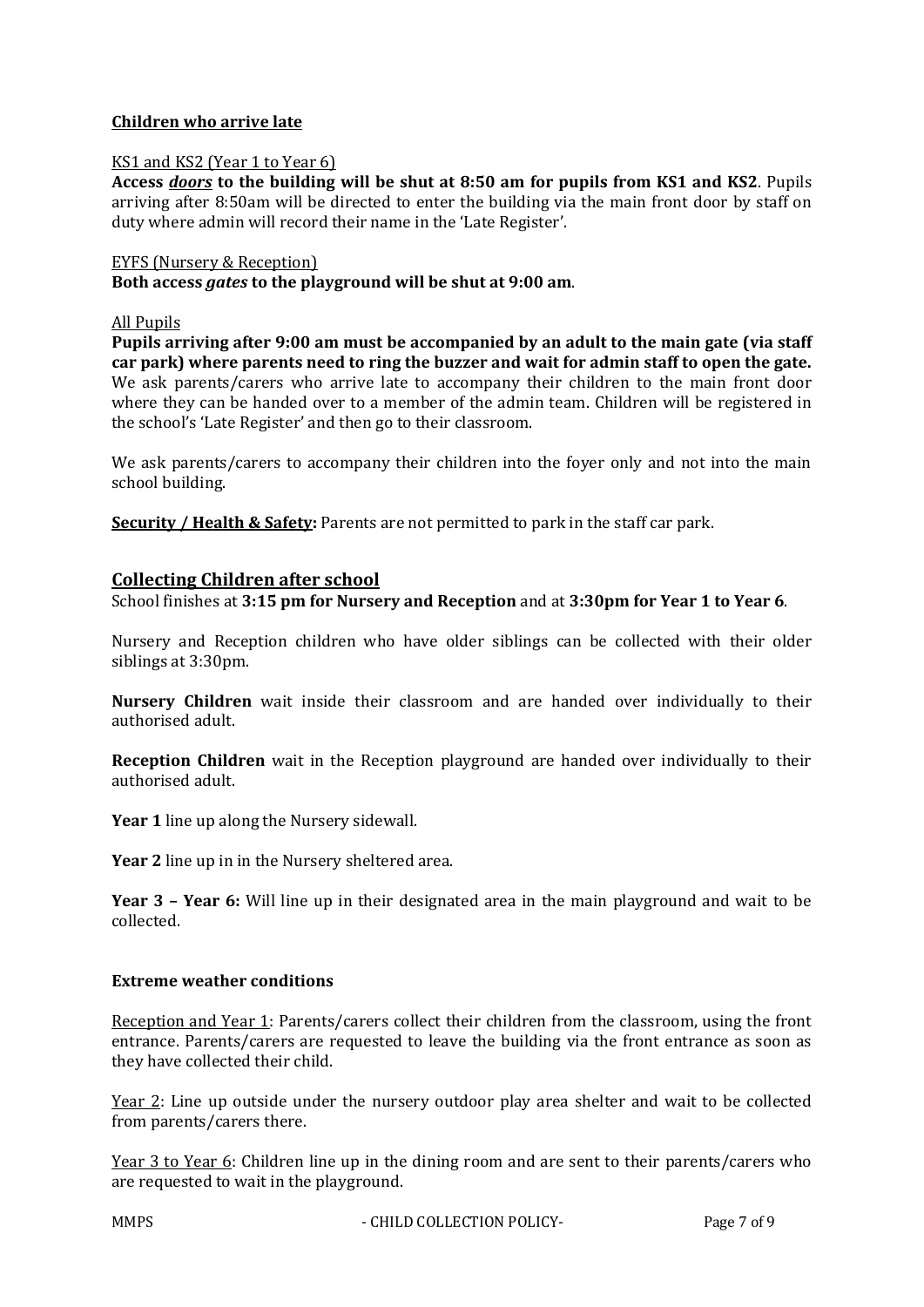#### **APPENDIX 2**



# **Password Request Home Arrangements**  ACADEMIC YEAR 2020 - 2021

We want to ensure that we are confident in knowing that every single child in our care has safely left the school premises.

We are therefore using a password system for each child. This password system will be used if a child is not going home with the usual adult who collects the child.

If another person is collecting your child, you must inform the class teacher or admin office, at least verbally, beforehand. The collecting adult must then quote the password for your child to be handed over. A child cannot be handed to the collecting adult unless this has been communicated to the class teacher first, even if the password is known.

Please provide a password on the form below and ensure that you inform anyone who may be collecting your child from school.

*Until the password system is set up, we ask you to inform your child's class teacher or admin office verbally or in writing if another adult is collecting your child, stating the full name of the authorised adult.* 

Kindly return the password request form to your child's class teacher.

# **HOME ARRANGMENTS – PASSWORD REQUEST**

\_\_\_\_\_\_\_\_\_\_\_\_\_\_\_\_\_\_\_\_\_\_\_\_\_ \_\_\_\_\_\_\_\_\_\_\_\_\_\_\_\_\_\_\_\_\_\_\_\_\_\_\_\_\_\_\_\_\_\_\_\_\_\_\_\_\_\_\_\_\_\_\_\_\_\_\_\_\_\_\_\_\_\_\_\_\_\_\_\_\_\_\_\_\_\_\_\_\_\_\_\_\_\_\_\_

Name of Child: \_\_\_\_\_\_\_\_\_\_\_\_\_\_\_\_\_\_\_\_\_\_\_\_\_\_\_\_\_\_\_\_\_\_\_\_\_\_\_\_\_\_\_\_\_\_\_\_\_\_\_\_\_\_\_\_\_\_\_\_\_\_\_\_\_\_\_ Class: \_\_\_\_\_\_\_\_\_\_\_\_

Password to be used by an adult authorised to collect your child:

Signed: \_\_\_\_\_\_\_\_\_\_\_\_\_\_\_\_\_\_\_\_\_\_\_\_\_\_\_\_\_\_\_\_\_\_\_\_\_\_\_\_\_\_\_\_\_\_\_\_\_\_\_ Date: \_\_\_\_\_\_\_\_\_\_\_\_\_\_\_

Relationship to the child: \_\_\_\_\_\_\_\_\_\_\_\_\_\_\_\_\_\_\_\_\_\_\_\_\_\_\_\_\_\_\_\_\_\_\_\_\_\_\_\_\_\_\_\_\_\_\_\_\_\_\_\_\_